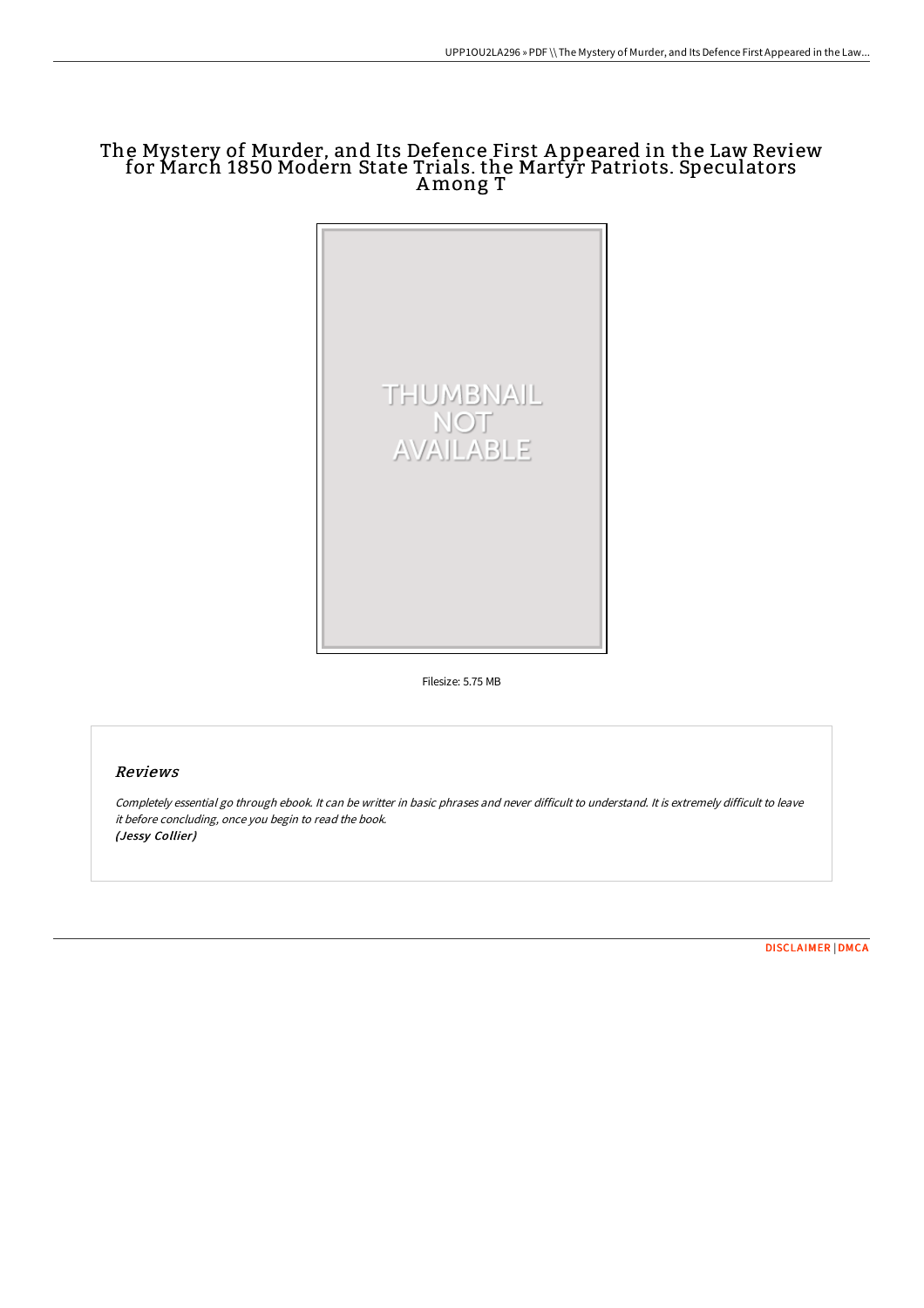### THE MYSTERY OF MURDER, AND ITS DEFENCE FIRST APPEARED IN THE LAW REVIEW FOR MARCH 1850 MODERN STATE TRIALS. THE MARTYR PATRIOTS. SPECULATORS AMONG T



RareBooksClub. Paperback. Book Condition: New. This item is printed on demand. Paperback. 366 pages. Original publisher: Washington, D. C. : Office of Technology Assessment, United States Congress : For sale by the U. S. G. P. O., Supt. of Docs., 1993. OCLC Number: (OCoLC)30502496 Subject: Climatic changes -- United States. Excerpt: . . . Preparing for an Uncertain Climate-Volume 1 4 I measure could well be wasted. Furthermore, future generations may have more sophisticated technologies and greater wealth that can be used for adaptation ( 91 ). The Committee on Science, Engineering, and 2 concluded that it Public Policy ( COSEPUP ) ( 27 ) is theoretically possible to put technology and practices into place to adjust to the changing climate as it happens if the change is gradual enough. However, the rate of climate change is, admittedly, unknown. IPCC concluded: it is uncertain whether these changes-should they come-would be gradual or sudden ( 68 ). Fur-thermore, our imperfect understanding of cli-mate processes. . . could make us vulnerable to surprises; just as the human-made ozone hole over Antarctica was entirely unpredicted ( 69 ). Waiting to react to climate change may be unsatisfactory if it is possible that climate change impacts will be very costly. Of greatest concern may be those systems where there is the possibil-ity of surprise-of facing the potential for high costs without time to react--or where the climate change impacts will be irreversible. Such impacts seem more likely if long-lived structures or In the West, center-pivot sprinklers irrigate wheat, slow-to-adapt natural systems are affected, if alfalfa, potatoes, and other crops. Increasingly adaptive measures require time to devise or efficient irrigation techniques maybe critical if implement, or if current trends and actions make regional climates become drier. adaptation less likely to succeed or more

 $\Box$  Read The Mystery of Murder, and Its Defence First Appeared in the Law Review for March 1850 Modern State Trials. the Martyr Patriots. [Speculator](http://techno-pub.tech/the-mystery-of-murder-and-its-defence-first-appe.html)s Among T Online

Download PDF The Mystery of Murder, and Its Defence First Appeared in the Law Review for March 1850 Modern State Trials. the Martyr Patriots. [Speculator](http://techno-pub.tech/the-mystery-of-murder-and-its-defence-first-appe.html)s Among T